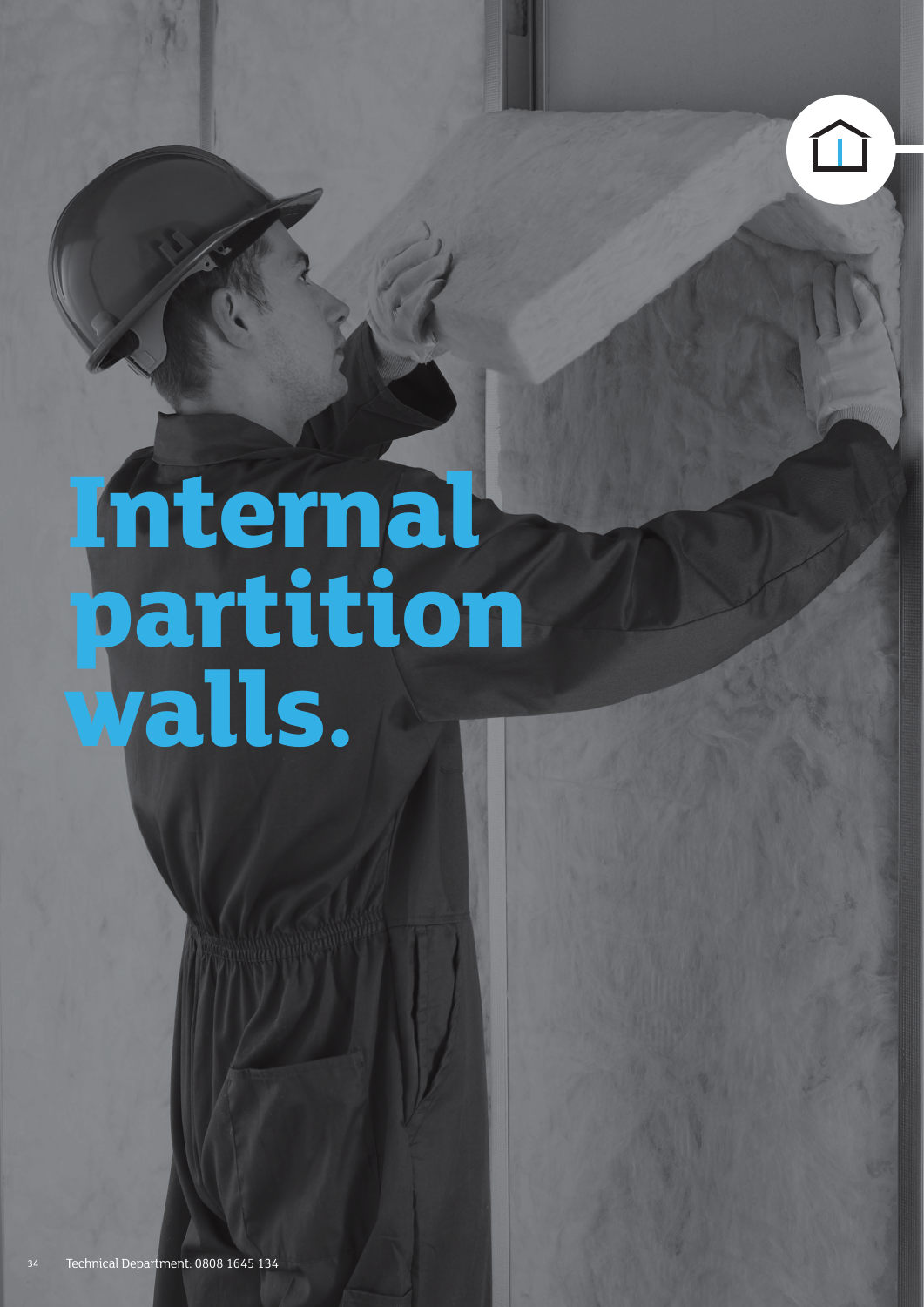# **Superglass Acoustic Insulation.** Achieving optimum comfort between internal rooms.

#### **Internal partition walls are those that separate rooms within a building.**

Superglass acoustic insulation significantly reduces the passage of sound, enhancing both comfort and privacy. Furthermore, the flexible nature of the rolls and slabs allows for precise installation between studs and in a wide variety of partition types.

#### **Superglass acoustic insulation for internal walls**

**Multi Purpose Acoustic Slab** is a lightweight, non-combustible glass mineral wool insulation slab. The slab is manufactured to allow easy installation between common stud spacings, and minimum on-site cutting and waste.

| <b>Superglass Products</b>  | <b>Nominal density</b> |
|-----------------------------|------------------------|
| Multi Purpose Acoustic Slab | $22$ kg/m <sup>3</sup> |
|                             |                        |

**Multi Acoustic Roll** is a lightweight, non-combustible glass mineral wool insulation roll. The flexible roll is perforated at 2x600mm and 3x400mm widths to allow easy installation.

| <b>Superglass Products</b> | Minimum density        |  |  |
|----------------------------|------------------------|--|--|
| Multi Acoustic Roll        | $10$ kg/m <sup>3</sup> |  |  |

**Acoustic Partition Roll (APR)** is a lightweight, non-combustible glass mineral wool insulation roll. The flexible roll is manufactured to allow easy installation between common stud spacings, and minimum on-site cutting and waste.

| <b>Superglass Products</b> | <b>Nominal density</b> |
|----------------------------|------------------------|
| 25mm APR                   | $18$ kg/m <sup>3</sup> |
| 50mm APR                   | $16$ kg/m <sup>3</sup> |

Our technical team will help you find **the best solution** for your application, call **0808 1645 134**.







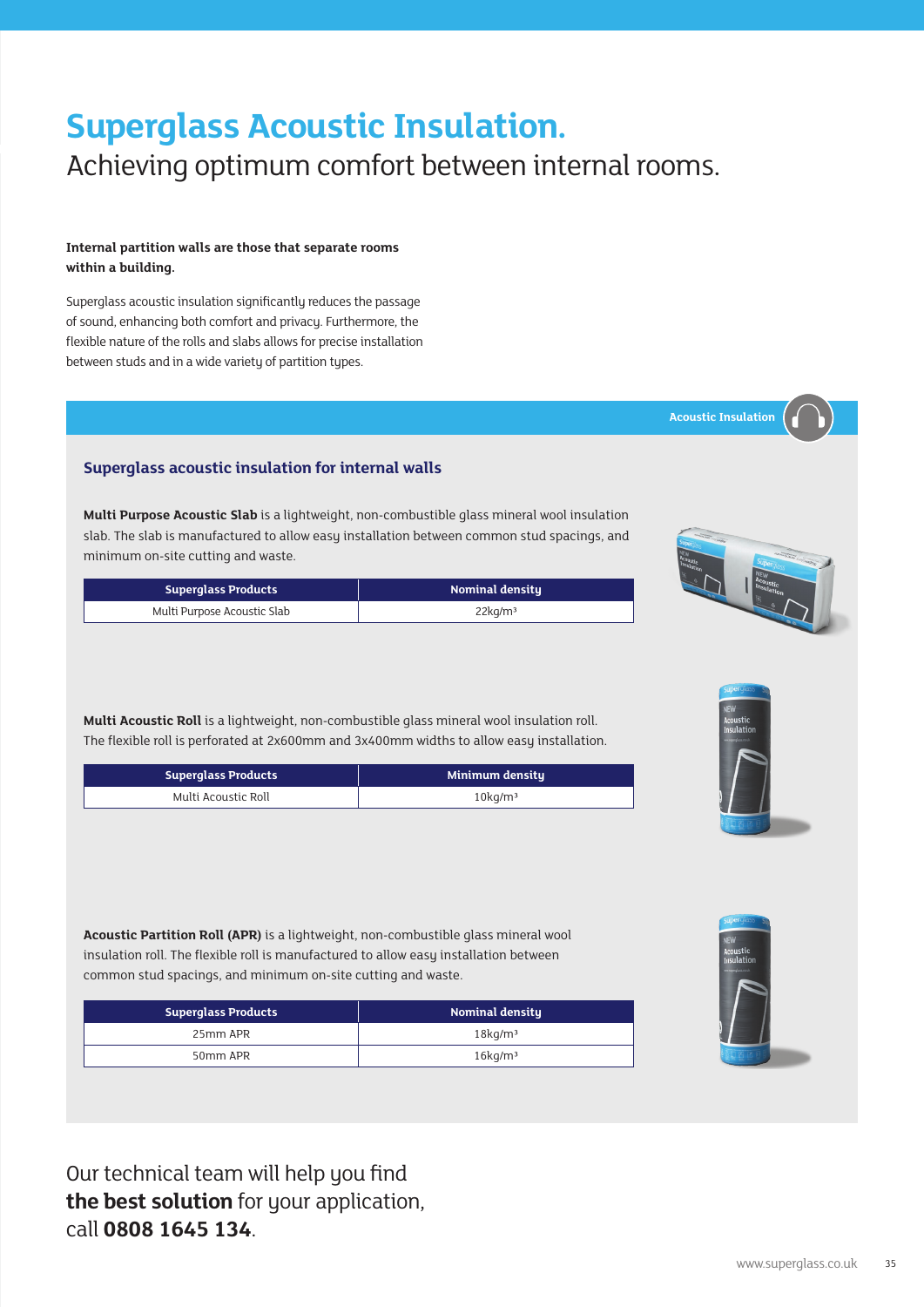# **Acoustic performance achieved in internal partitions using typical construction methods.**

Superglass acoustic insulation helps to deliver superior levels of sound performance for the comfort of a building's occupants. Our tested solutions for metal and timber stud partitions can assist in meeting the requirements of current Building Regulations.

## **Metal C Stud Partitions (Double layer plasterboard)**



| <b>Stud Type</b>  | <b>Stud Spacing</b> | <b>Plasterboard</b> | <b>Superglass Insulation</b>  | <b>Insulation</b><br><b>Thickness</b> | Sound<br><b>Reduction</b> | <b>Test Report</b><br><b>Number</b> |
|-------------------|---------------------|---------------------|-------------------------------|---------------------------------------|---------------------------|-------------------------------------|
| 48mm Metal C Stud | 600mm               | 2 x 12.5mm Standard | Acoustic Partition Roll (APR) | 25mm                                  | 47 dB (Rw)                | <b>BTC 18741A</b>                   |
| 70mm Metal C Stud | 600mm               | 2 x 12.5mm Standard | Acoustic Partition Roll (APR) | 25mm                                  | 49 dB (Rw)                | <b>BTC 18760A</b>                   |
| 70mm Metal C Stud | 600mm               | 2 x 12.5mm Standard | Acoustic Partition Roll (APR) | 50 <sub>mm</sub>                      | 50 dB (Rw)                | <b>BTC 18761A</b>                   |

### **Metal C Stud Partitions (Single layer plasterboard)**



| <b>Stud Type</b>  | <b>Stud Spacing</b> | Plasterboard    | <b>Superglass Insulation</b>  | <b>Insulation</b><br><b>Thickness</b> | Sound<br><b>Reduction</b> | <b>Test Report</b><br><b>Number</b> |
|-------------------|---------------------|-----------------|-------------------------------|---------------------------------------|---------------------------|-------------------------------------|
| 48mm Metal C Stud | 600mm               | 12.5mm Standard | Acoustic Partition Roll (APR) | 25mm                                  | 40 dB (Rw)                | <b>BTC 18741A</b>                   |
| 48mm Metal C Stud | 600mm               | 12.5mm Standard | Acoustic Partition Roll (APR) | 50 <sub>mm</sub>                      | 42 dB (Rw)                | <b>BTC 18757A</b>                   |
| 48mm Metal C Stud | 600mm               | 12.5mm Standard | Multi Purpose Acoustic Slab   | 50 <sub>mm</sub>                      | 43 dB (Rw)                | <b>BTC 18758A</b>                   |
| 70mm Metal C Stud | 600mm               | 12.5mm Standard | Acoustic Partition Roll (APR) | 25mm                                  | 42 dB (Rw)                | <b>BTC 18760A</b>                   |
| 70mm Metal C Stud | 600mm               | 12.5mm Standard | Acoustic Partition Roll (APR) | 50 <sub>mm</sub>                      | 44 dB (Rw)                | <b>BTC 18761A</b>                   |